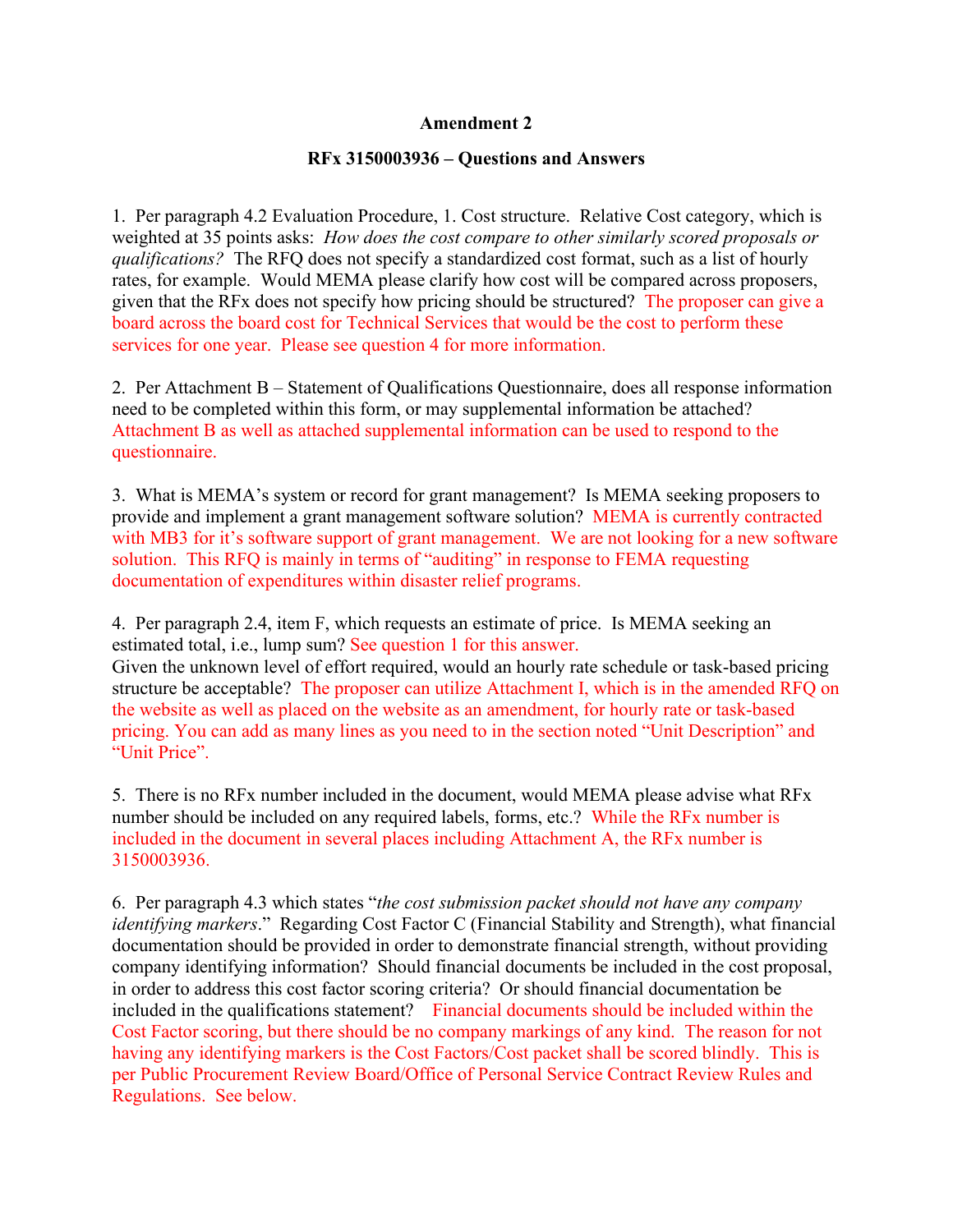## **3-203.12 Receipt, Opening, and Registration of Proposals and Qualifications**

Proposals and Qualifications shall be received in accordance with Section 3-202.11.1. (Receipt of Bids) PPRB OPSCR Rules and Regulations Page 49 Effective January 18, 2020

Submitted proposals or qualifications shall be opened at the time designated for opening in the RFP or RFQ. A Register of Proposals or Qualifications shall be created in accordance with Section 3-203.01(f). The person designated to create the Register of Proposals shall keep the names of the offerors and their identifying numbers or letters, or combination thereof, in a sealed envelope or other secure location until factors not requiring knowledge of the name of the offeror have been evaluated and scored.

The person designated to create the Register of Proposals shall create a list of all offerors to present to the Evaluation Committee for conflict-of-interest certification purposes. This list shall only include the name of the offeror without any corresponding identifying information which would affect the blind evaluation of factors not requiring knowledge of the name of the offeror.

If the designated person reveals the names of the offerors and the corresponding identifying information before such time, the procurement process shall be terminated, and the proposal or qualification resolicited. The Register of Proposals or Qualifications shall be made part of the report required under 3-204.04.

Identifying information includes, but is not limited to, any prior, current and future names or addresses of the offeror, any names of incumbent staff, any prior, current and future logos, watermarks, and company colors, any information, which identifies the offeror as an incumbent, and any other information, which would affect the blind evaluation of technical or cost factors.

Under no circumstances shall the Chief Procurement Officer, or any other individual, serve as both the "designated person" under this section and a member of the Evaluation Committee created under Section 3-204.01.2.

7. Per paragraph 4.4, Statement of Qualification Submission, may cost proposal copies be delivered in the same package as the qualifications statement in a separate envelope? You may have the packet for Cost and the packet for Management delivered in the same packet. The Cost packet can be in separate envelopes in the same package due to the rules for having no identifying markers. You do not need to send separate packages.

8. Per Paragraph 4.3 Statement of Qualifications Requirement – is this the desired format of the "Management Factors" submission? Paragraph 4.3 omits Cost Factors from the list. This is the desired format for the Management packet. As stated, the Cost packet should not have any identifying markers of any kind and should only include information that pertains to answering the Cost Factors without identifying the company in any form.

The Cost packet should include only Attachment I and any financial documentation that is noted in the scoring of Cost Factors less identifiers.